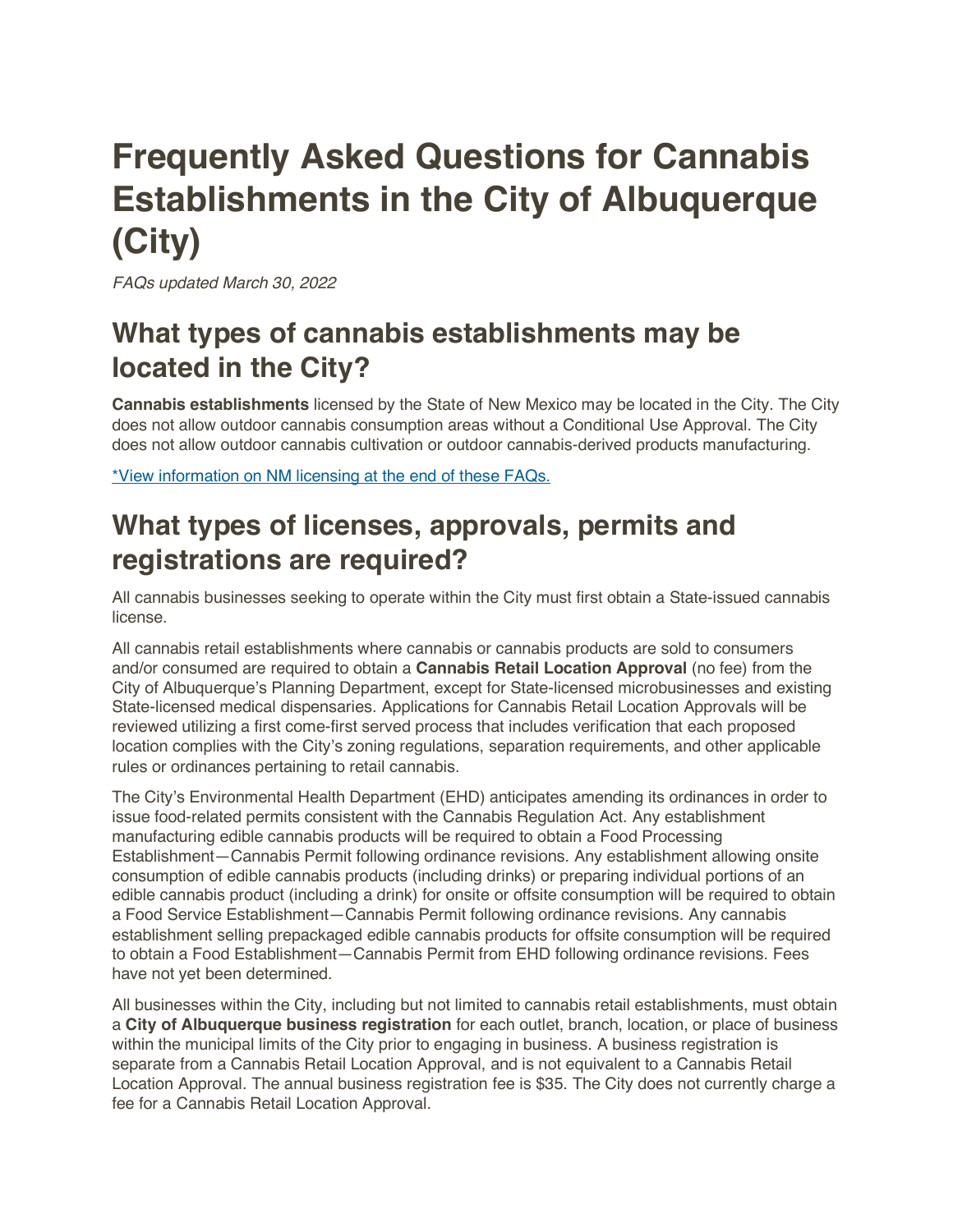\*Find information about obtaining City of Albuquerque business registration at the end of these FAQs.

# **What kinds of cannabis establishments do not require a Cannabis Retail Location Approval?**

State-licensed microbusinesses, any cannabis establishment where cannabis or cannabis products are **not** sold to consumers and/or consumed (for example manufacturers, producers, and growers), and existing State-licensed medical dispensaries.

## **What are the separation requirements and zoning restrictions for cannabis retail establishments?**

As authorized by State law, the City's **Integrated Development Ordinance (IDO)** mandates that a cannabis establishment may not be located within 300 feet of a school or child day care facility.

In addition, the IDO mandates that a cannabis retail establishment may not be located within 600 feet of another cannabis retail establishment.

However, the IDO provides that a new cannabis retail location (unless licensed by the State as a microbusiness which, per State law, is not subject to the 600 foot separation requirement) may seek to obtain a Conditional Use Approval if it is requesting to be located within 600 feet of another cannabis retail location. A cannabis retail establishment that is granted a Conditional Use Approval does not need to also go through the Cannabis Retail Location Approval process described below.

The Planning Department has prepared **an overview** of the zones in which cannabis retail, medicalonly retail, cultivation, and extraction/manufacturing may take place. An applicant for any type of cannabis establishment must comply with existing zoning laws and cannabis requirements.

\*Find information on City of Albuquerque Integrated Development Ordinance at the end of these FAQs

\*Find information on the zones at the end of these FAQs.

## **Can I locate a cannabis retail establishment in Old Town?**

Cannabis retail, cultivation, and manufacturing are prohibited in the Old Town Historic Protection Overlay Zone per **Council Bill number R-21-165.**

\*Find the Council Bill number R-21-165 at the end of these FAQs.

## **How do I know whether my proposed location is within 600 feet of another cannabis retail location?**

Per State law, all existing State-licensed medical cannabis dispensaries are now considered preapproved cannabis retail businesses entitled to continued and uninterrupted operations at their current locations. Their locations were "locked in" for separation purposes. New retail locations must meet the separation requirements from those pre-approved businesses. The Integrated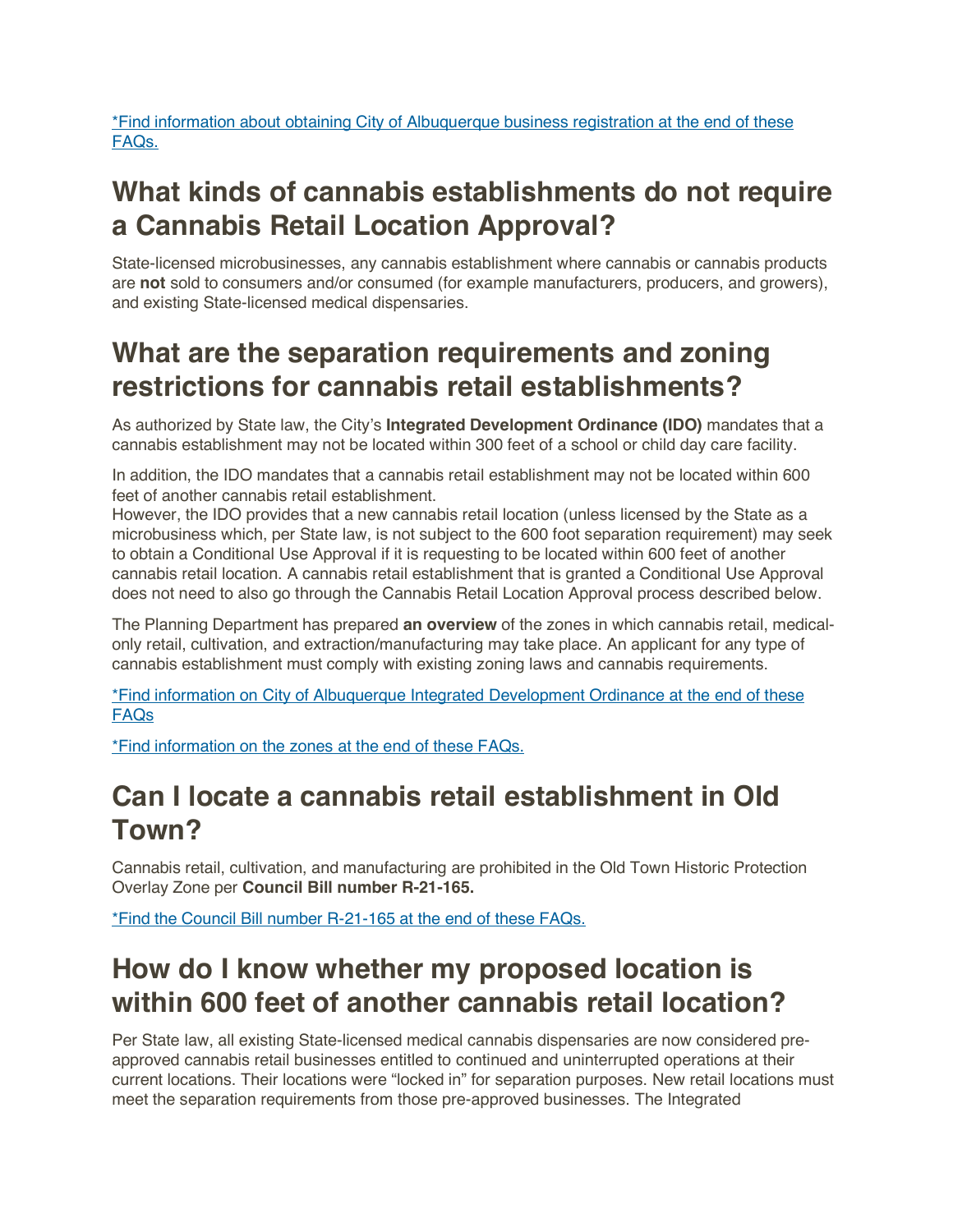Development Ordinance requires that the distance shall be measured in a geometrically straight line from lot line to lot line using a scaled map, or survey if necessary. **For an interactive map of Statelicensed medical cannabis dispensaries that became permissive retail establishments, please refer to the Department of Health's Patients and Caregivers webpage.** The City has also created an interactive **Cannabis Retail Location Approvals Map**, which displays the applications for cannabis retail locations and their current review status.

\*Find the Department of Health's Patients and Caregivers map and the Cannabis Retail Location Approvals Map at the end of these FAQs.

## **How many potential retail cannabis locations are available within the City of Albuquerque?**

Based on the Albuquerque Geographic Information System (AGIS) maps, there are over 10,000 potential locations for cannabis retail locations within the city limits that could meet the separation and zoning requirements.

# **How will the City prioritize the requests for cannabis retail locations?**

The City will use a first come-first served process. For a cannabis retail location to be considered, each applicant is required to submit a fully completed application for a Cannabis Retail Location Approval. This is the only method to "lock in" a cannabis retail site for separation purposes. The requirements for the applications are simple, straightforward, and consistent for all applicants and are listed below in these FAQs. The applicant must include basic items such as documentation of the right to use the proposed site for cannabis retail and an existing State-issued license for cannabis retail. Beginning on February 4, 2022, the Planning Department will begin accepting and reviewing completed applications. Completed applications for Cannabis Retail Location Approvals will be accepted for review in the same order that they are submitted. Whenever a Cannabis Retail Location Approval is issued, the Planning Department will update its Cannabis Retail Location Approvals Map for calculating separation requirements.

## **Why is the City using a first come-first served process for reviewing completed applications for cannabis retail locations?**

After evaluating numerous options and considering the potential demand for locations, the Planning Department has determined that the most equitable initial way to decide which new cannabis retail locations will be approved is to review completed applications in the specific order in which they are submitted to the Department. However, in the future, if the volume of completed applications unduly burdens the City's resources for timely processing of applications on a first come-first served basis, the City may consider utilizing a drawing process and/or imposing a processing fee.

# **How do I submit an application for a Cannabis Retail Location Approval?**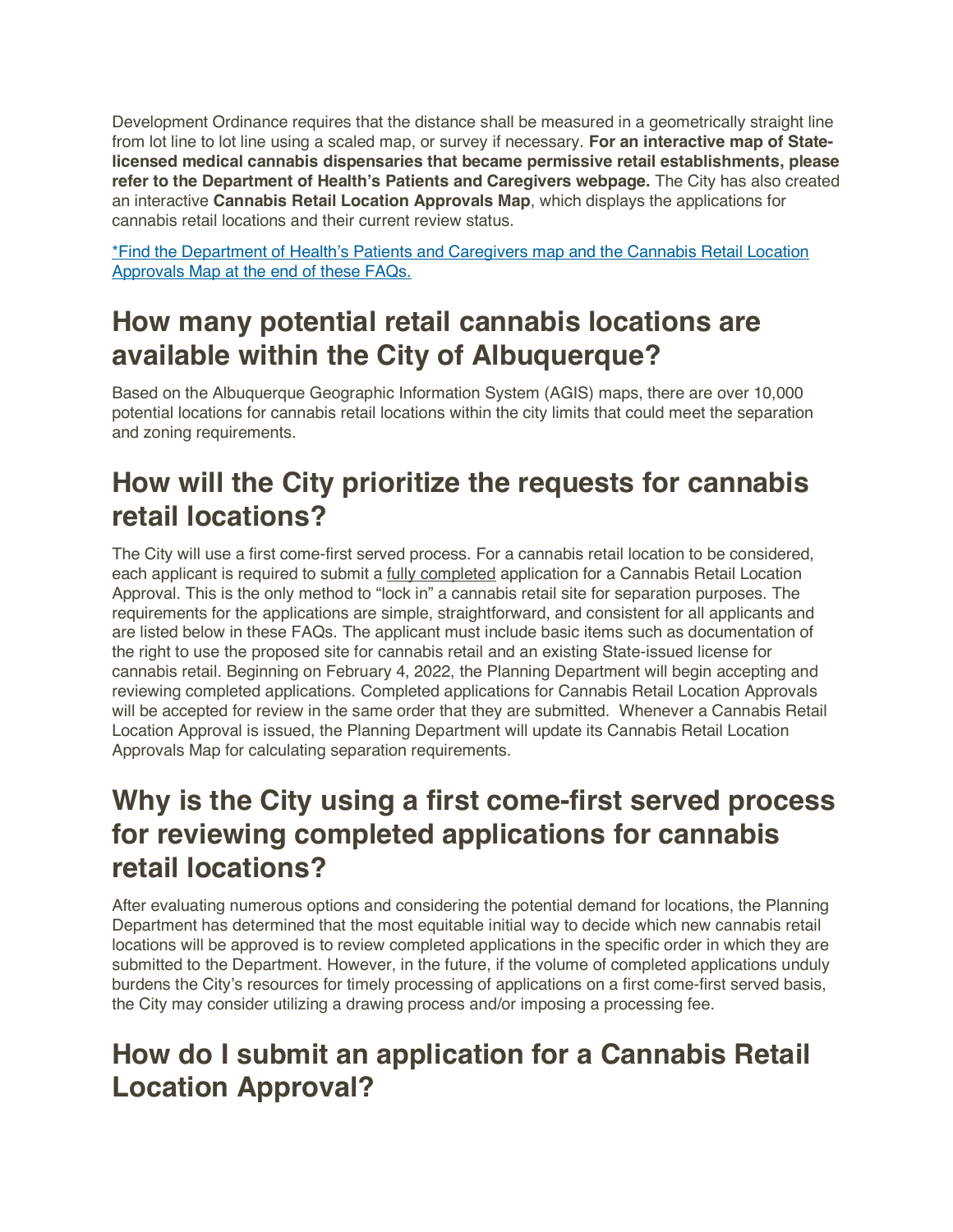Beginning on February 4, 2022, the Planning Department will begin accepting and reviewing completed applications. For an application to be deemed complete by the Planning Department and then reviewed, all the questions in the application must be answered and all the required documents uploaded, and then the completed application must be submitted electronically **using the link at the end of these FAQs.**

Completed Cannabis Retail Location Applications will be date/time stamped for purposes of prioritization in the first come-first served process. Completed applications will be processed and accepted or rejected in the order in which they were submitted.

Please be careful to make sure you properly complete the application before submitting it. Partial or incorrect applications will be rejected, and the date/time stamps on rejected applications will not count towards the first come-first served process. A corrected application will need to be resubmitted and will receive a new date/time stamp for purposes of determining when it entered the first comefirst served process.

## **Can two or more State-licensed cannabis retail businesses conduct business at the same location?**

Yes. The City does not prohibit multiple licenses from operating at a single licensed premises.

# **Prior to the City now accepting applications for Cannabis Retail Location Approvals, how many proposed cannabis retail locations received Cannabis Retail Location Approvals from the City?**

None. However, the State-licensed medical cannabis dispensaries are allowed to continue to operate at their previously approved locations and are now considered cannabis retail locations.

# **What questions must I answer in the application?**

- Applicant Name
	- $\circ$  The person applying must be a natural person (human being), 21 years of age or older, who certifies that they own at least 10 percent of the licensed entity requesting a Cannabis Retail Location Approval.
- Name of business as listed on State-license for Cannabis Retail
- You will need to upload the documents listed in the FAQ question below to complete this application, unless your business is a currently active State-licensed Medical Dispensary at this location.
- Email Address of Applicant
- Phone Number of Applicant
- State Cannabis License Number
	- o Must be Cannabis Retail or Cannabis Medical Dispensary
- Address of Proposed Cannabis Retail Location
- Proposed Cannabis Retail Location
- Is the Business a Currently Active State-licensed Medical Dispensary at this Location?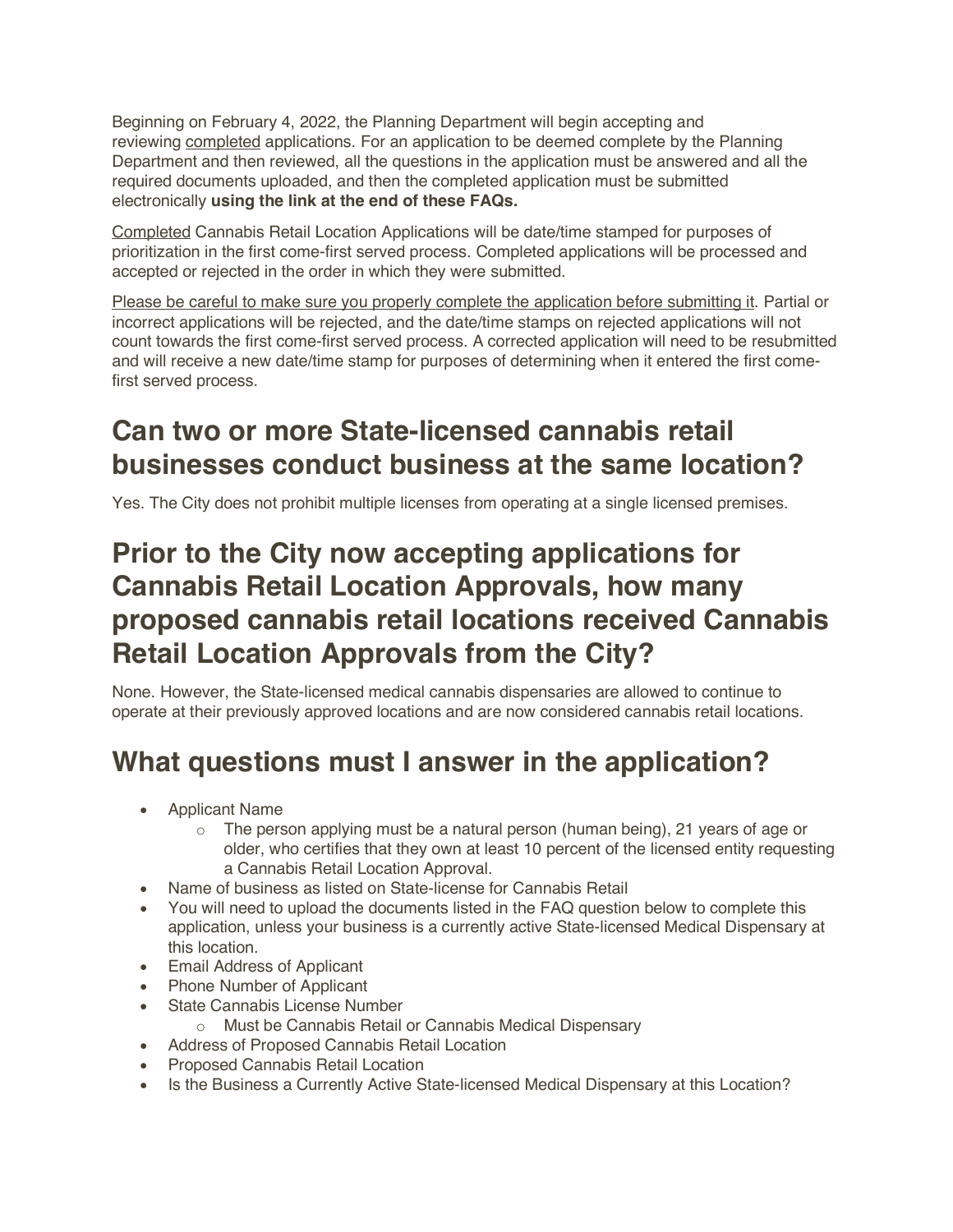- $\circ$  If you selected "No" for the previous question, you will also need to answer the following questions:
	- Integrated Development Ordinance Zone Designation
		- The drop-down menu lists the Integrated Development Ordinance Zone Districts where a cannabis retail business can be located. Please select the zone district that corresponds with your proposed location.
	- Name and address of the nearest currently operating cannabis retail business or cannabis medical dispensary
		- § A new cannabis retail business cannot be located within 600 feet of an existing cannabis retail business or cannabis medical dispensary without an approved conditional use. Please provide the name and address of the closest existing cannabis retail business or cannabis medical dispensary.
	- Name and address of the nearest school
		- § A cannabis business cannot be located within 300 feet of any existing school. Please provide the name and address of the closest school.
		- Name and address of the nearest child day care facility.
			- § A cannabis business cannot be located within 300 feet of any existing child day care facility. Please provide the name and address of the closest of child day care facility.

## **In addition to answering all the questions, what documents must I submit to complete a valid application for a Cannabis Retail Location Permit Approval?**

Along with providing all answers to each of the questions in the application, you will need to submit the following documents:

- A copy of a license issued by the State of New Mexico Regulation and Licensing Department allowing cannabis retail
- A copy of a signed lease, letter of intent, or deed for the property where the cannabis retail establishment will operate
- A photocopy of the applicant's driver's license or other government-issued identification
- A map indicating the correct distance to the closest cannabis retail establishment, child day care facility, and school to show that the separation requirements are met

## **Do I need to have a lease or deed in order to apply?**

No. If you do not have a lease or a deed for a property, you can submit a letter of intent signed by the applicant and the property owner or their agent.

## **When will my cannabis retail site be "locked in" for separation purposes?**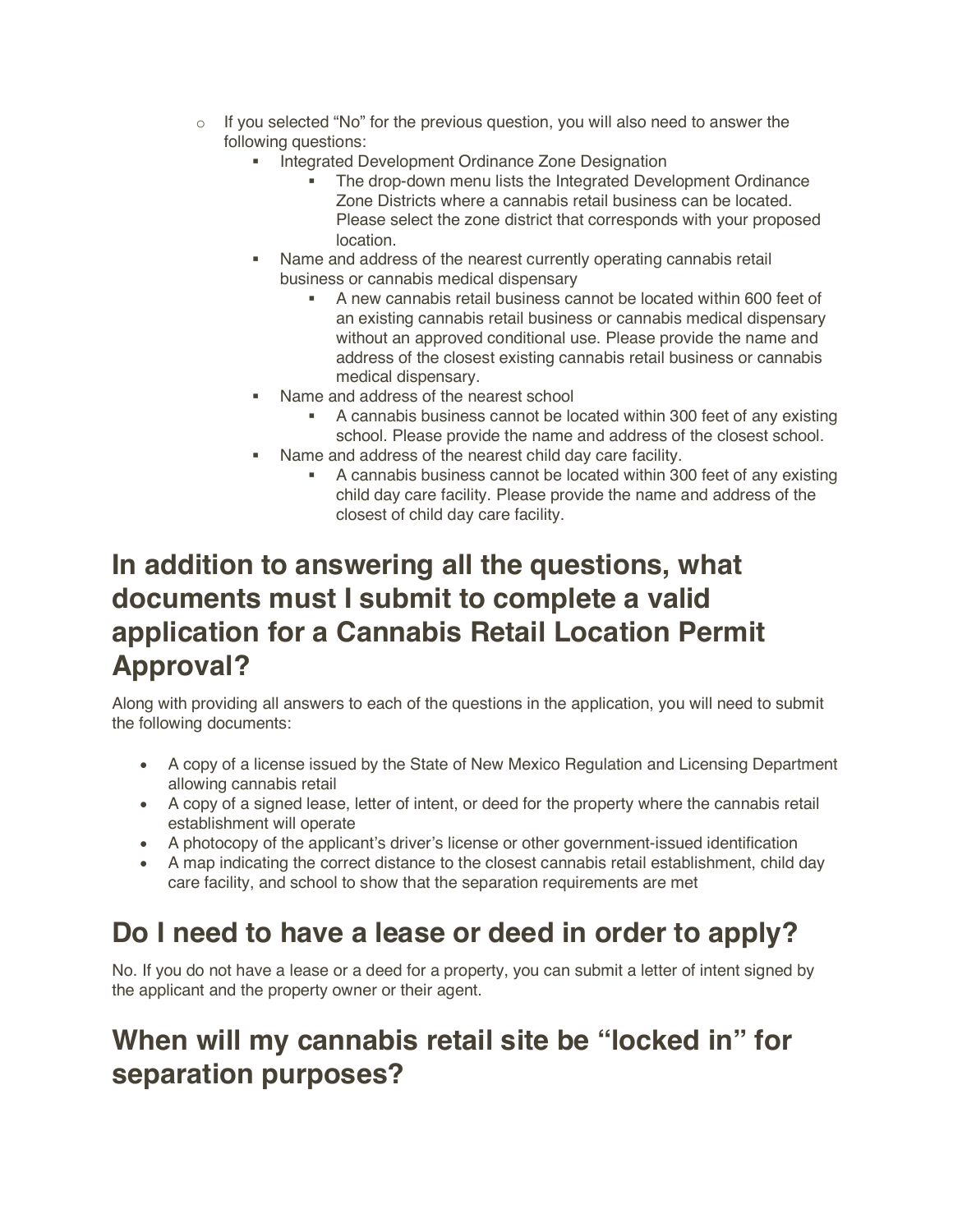Upon processing your completed application, the Planning Department will issue either a Cannabis Retail Location Approval, or a rejection stating the reason(s) why the application failed. If your application is approved, then your site will be "locked in" for separation purposes and you will receive a Cannabis Retail Location Approval. However, prior to opening your cannabis retail operation for business, you must fulfill the City's additional requirements for retail businesses, including, but not limited to, obtaining a **business registration** and an inspection by the **Fire Marshal's Office.** You must commence cannabis retail operations within 180 days of your site being approved. If you are not operating by that date, your Cannabis Retail Location Approval will expire and your site approval will be cancelled.

\*View information about obtaining City of Albuquerque business registration at the end of these FAQs.

\*View information about City of Albuquerque Fire Marshal's Office at the end of these FAQs.

## **What happens if my location is denied via the first come-first served Cannabis Retail Location Approval process because it is too close to another Cannabis Retail Location?**

If your site is not approved, you have two options.

- 1. First, you may try to find another location and then submit a new complete application.
- 2. Second, you may apply for a Conditional Use Approval following the requirements of the **Integrated Development Ordinance.**

\*Find information on City of Albuquerque Integrated Development Ordinance at the end of these FAQs.

## **How can I verify that the location I am considering for my cannabis business is zoned for the cannabis use(s) I am interested in pursuing?**

The City provides an **interactive zoning map**. If you require formal documentation, you may also request a **Zone Certification**, for a fee of \$200 per parcel, plus a 2 percent technology fee.

\*Find information on City of Albuquerque interactive zoning map at the end of these FAQs.

\*Find information on obtaining City of Albuquerque Zone Certification at the end of these FAQs.

## **Where can I find the City ordinances and regulations that apply to cannabis establishments?**

The Planning Department has prepared an **overview of the zoning regulations** for cannabis retail, cultivation, and extraction/manufacturing.

\*Find information on zoning regulations at the end of these FAQs.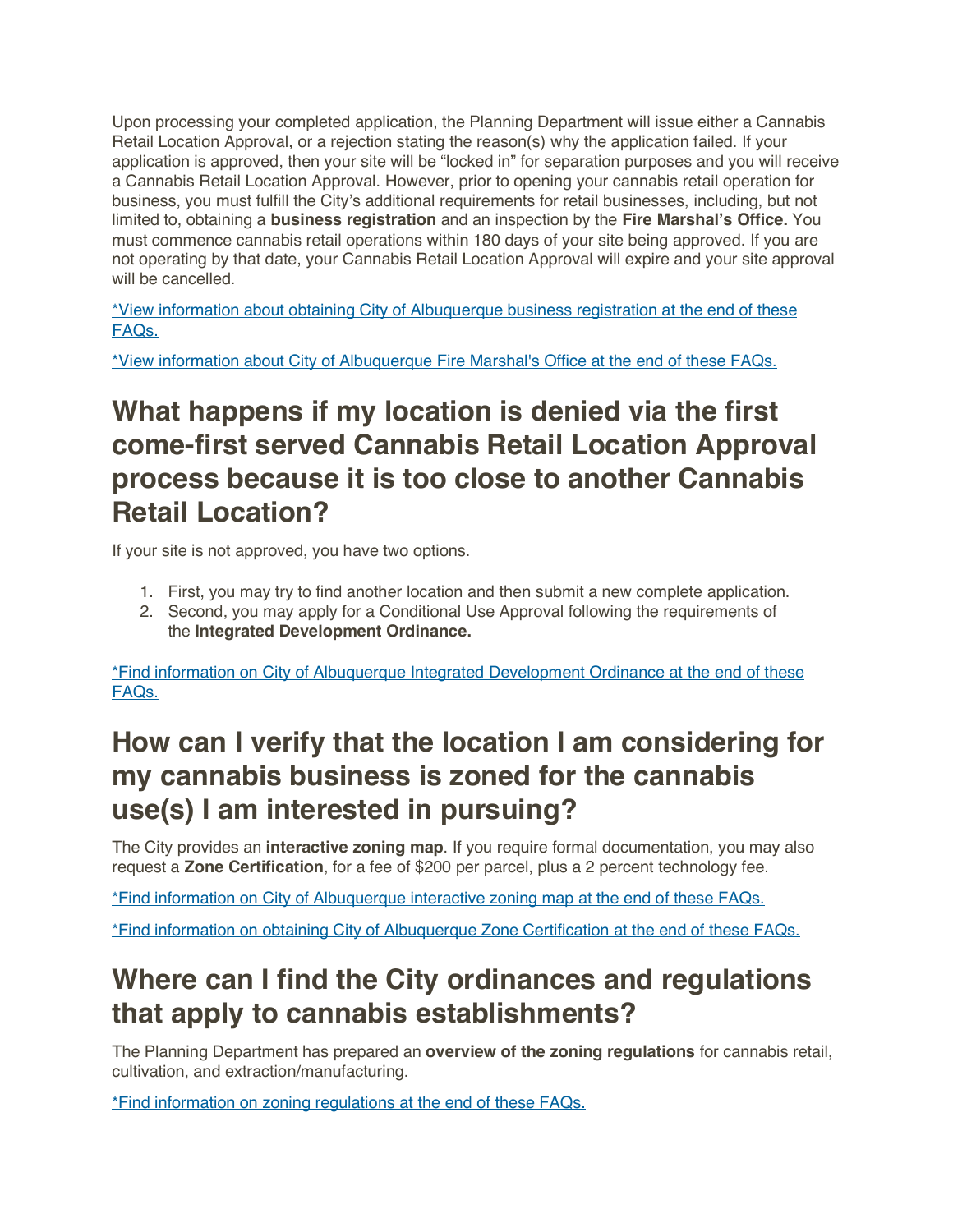## **Will cannabis sales at a special event or market be allowed?**

No. Cannabis retail establishments may only operate from State-approved retail locations. In addition to State regulations, the City also has a separation requirement between cannabis retail establishments.

\*Find more information about cannabis retail in the City.

\*Find more information about the State licensing rules for cannabis establishments.

## **Am I required to submit an odor control plan?**

You are required to submit an **Odor Control Plan** to the Planning Department in order to register your business if you will be cultivating cannabis, performing any manufacturing that requires heating cannabis, or allowing any onsite consumption of cannabis.

\*Find information on an Odor Control Plan at the end of these FAQs

#### **Other Resources**

To contact the State with questions about cannabis licensing:

- Call: (505) 476-4995
- Email: RLD.CannabisControl@state.nm.us

To apply for a State License: Apply through the Regulation and Licensing Department.

To obtain proof of water availability for my State license: You may request a Water and Sanitary Sewer Availability Statement from the Albuquerque Bernalillo County Water Utility Authority using an online form.

View information on City of Albuquerque business registration.

View information on City of Albuquerque Integrated Development Ordinance.

View information on City of Albuquerque cannabis retail, medical-only retail, cultivation, and extraction/manufacturing zones.

View information on the moratorium to prohibit cannabis retail, cultivation, and manufacturing in Old Town in Council Bill number R-21-165.

View information on New Mexico State-licensed medical cannabis dispensaries that became permissive retail establishments.

View the Cannabis Retail Location Approvals Map.

View Information on the City of Albuquerque Fire Marshal's Office.

View the City of Albuquerque interactive zoning map.

View City of Albuquerque Zone Certification request application.

View City of Albuquerque odor control requirements.